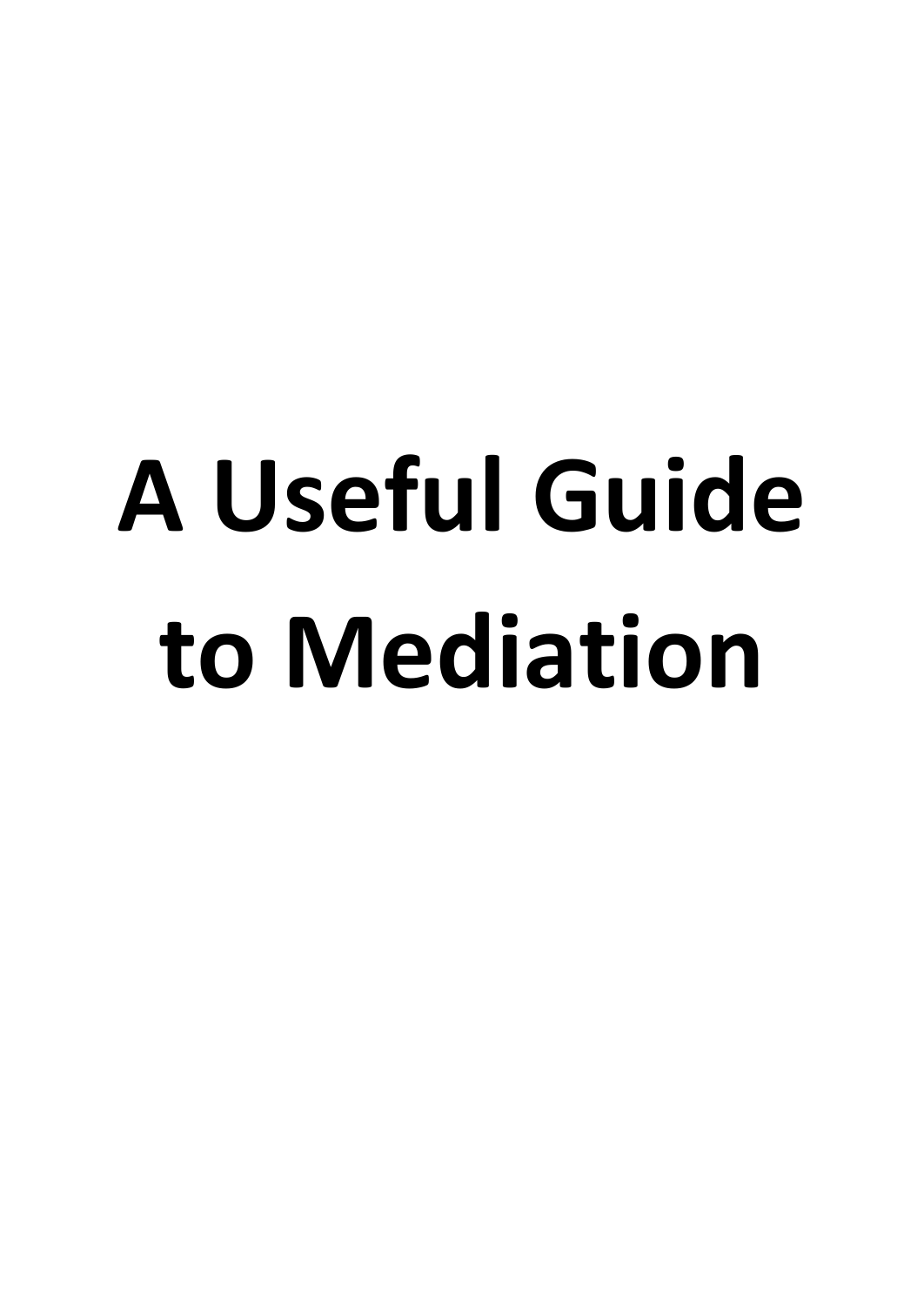# **What is Mediation?**

The role of the mediator is to help parties reach a solution to their problem and to arrive at an outcome that both parties are happy to accept. Mediators avoid taking sides, making judgements or giving guidance. They are simply responsible for developing effective communications and building consensus between the parties. The focus of a mediation meeting is to reach a common sense settlement agreeable to both parties in a case.

#### *Mediation should be:*

• structured – mediators help people take things one step at a time, in a particular order (for example – clarifying and agreeing the problem/s before looking at solutions. Expressing concerns before creating ways forward)

• specific – people are expected to be clear about what is happening, how they feel, and what they want to do about problems.

• safe – it has inbuilt ground rules to help keep lines of communication open, maintain control, and encourage feelings to be expressed without aggression or blame.

#### *Mediators help the disputants:*

• communicate – say what they need to, hear what the other side has to say, and respond to one another's concerns.

• co-operate – work together on problems, and work towards settlement, rather than aiming to win, or at least be proved right.

• be more confident – trust themselves, trust one another, find creative ways of fixing problems. Use their interpersonal skills rather than falling back into negative patterns such as 'avoid' or 'fight'.

#### *Mediators do not:*

- make decisions for the parties
- judge who is right or wrong
- take sides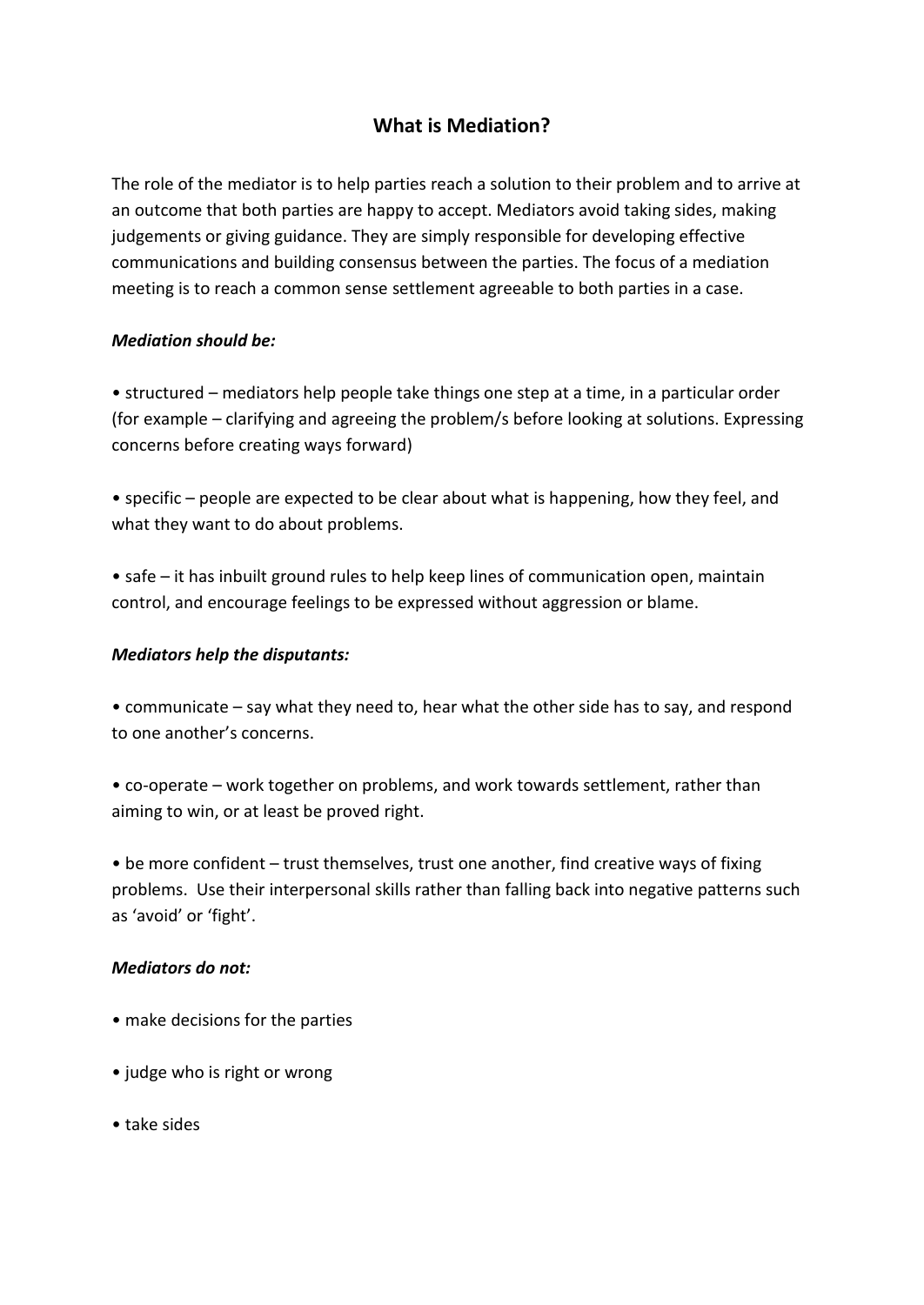# **The Mediation Process**

The role of the mediator is to help parties reach a solution to their problem and to arrive at an outcome that both parties are happy to accept. Mediators avoid taking sides, making judgements or giving guidance. They are simply responsible for developing effective communications and building consensus between the parties. The focus of a mediation meeting is to reach a common sense settlement agreeable to both parties in a case.

1. Get started on a positive note:

- create and keep ground rules (see page 2 'How to open a meeting')
- 2. Listening time give each side a full hearing:
	- focus on specifics
	- move away from blame
	- reflect and summarise what you hear
	- separate performance from personality
- 3. Learning to work together:
	- search for common goals
	- agree the problem
- 4. Working towards agreements:
	- encourage communication
	- take one issue at a time
	- create options
	- check feasibility
	- work out an action plan

5 Agreeing measurable actions:

- confirm details of action
- check understanding of tasks
- work out fall-back proposals and ways of continuing working on the problems
- arrange follow up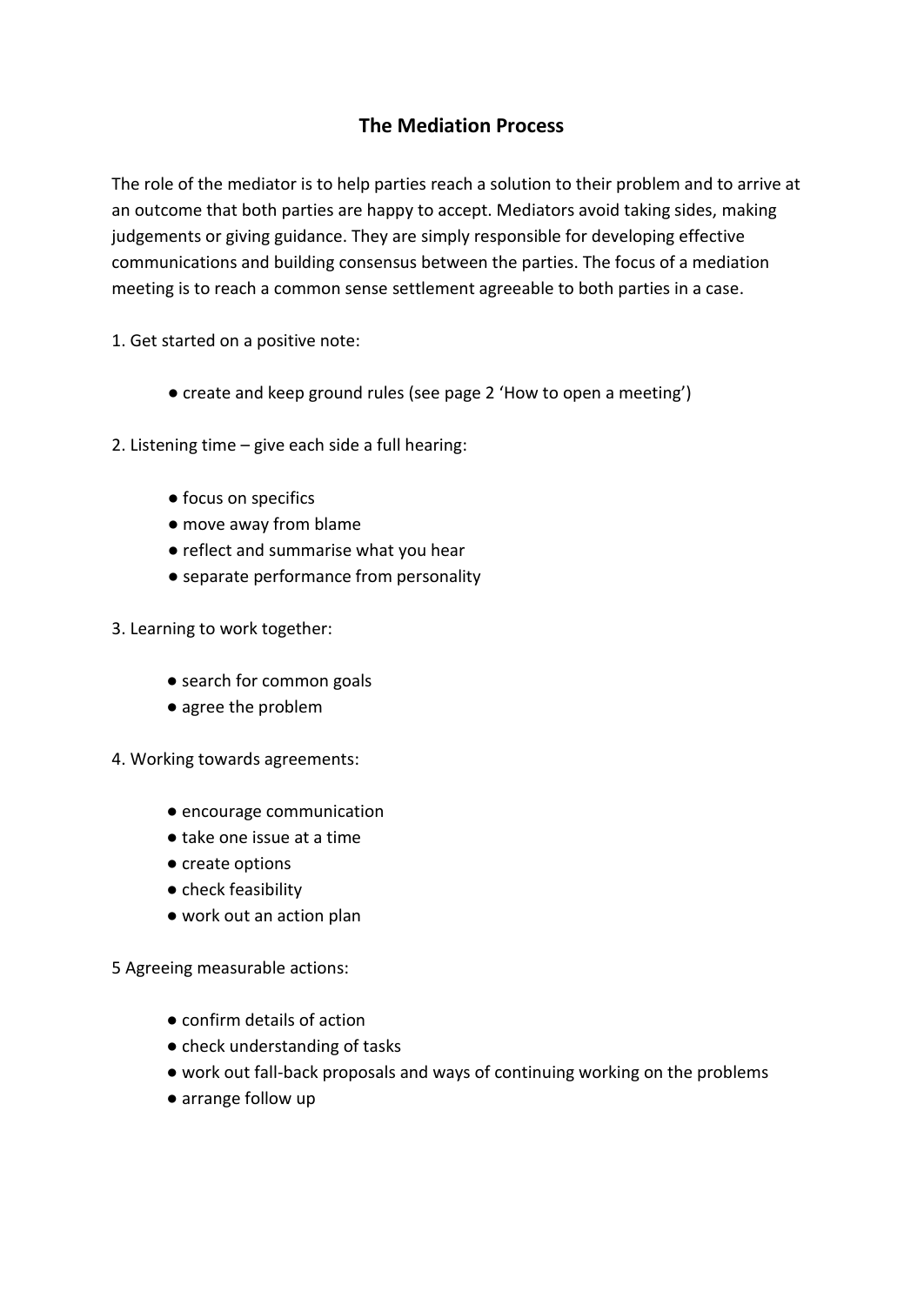### **Mediation - How to open a meeting**

- 1) Welcomes and words of encouragement
- 2) Personal introductions check what the parties prefer to be called
- 3) Explaining briefly the purpose of the mediation, and the role of the mediator(s) which is to:
	- give each side the opportunity to speak and be heard
	- control the session with the parties' help
	- explore ideas for settlement realistically
	- not make decisions for the parties or judge right or wrong
	- work towards the future rather than go back constantly over the past
	- help the parties work at their pace, and make the best possible use of the time

4) Introducing and agreeing ground rules, and what is expected from the parties (You may find it useful to have these on a flipchart. You could also give them to the parties on a card which they could read while they were waiting for the session to start.)

- $\triangleq$  listening speak one at a time
- $\triangle$  openness it is requested that the parties are open with one another, information when requested and are also open to the possibility of a resolution.
- $*$  patience people are asked to stay in the room we can discuss problems and doubts if they arise.
- ❖ people are expected to remain seated at all times
- $\triangleq$  confidentiality (and note-taking) apart from an agreement anything said stays in the room, notes will be destroyed, things said in mediation cannot be used in court.
- ❖ respect avoid accusation and blame, and abusive language
- $\triangle$  control people may be angry or upset, and they and mediators can call a break, but the mediator will use various kinds of control to keep both sides working as constructively as possible, for example, interrupting name-calling sessions.
- $\triangleq$  voluntariness people may decide the session is not working for them they are asked to alert the mediators and can discuss this with them in a side meeting, if they want to.

5) Explaining how the session will be run:

- comfort facilities and breaks, duration of session
- who will speak first outline of the process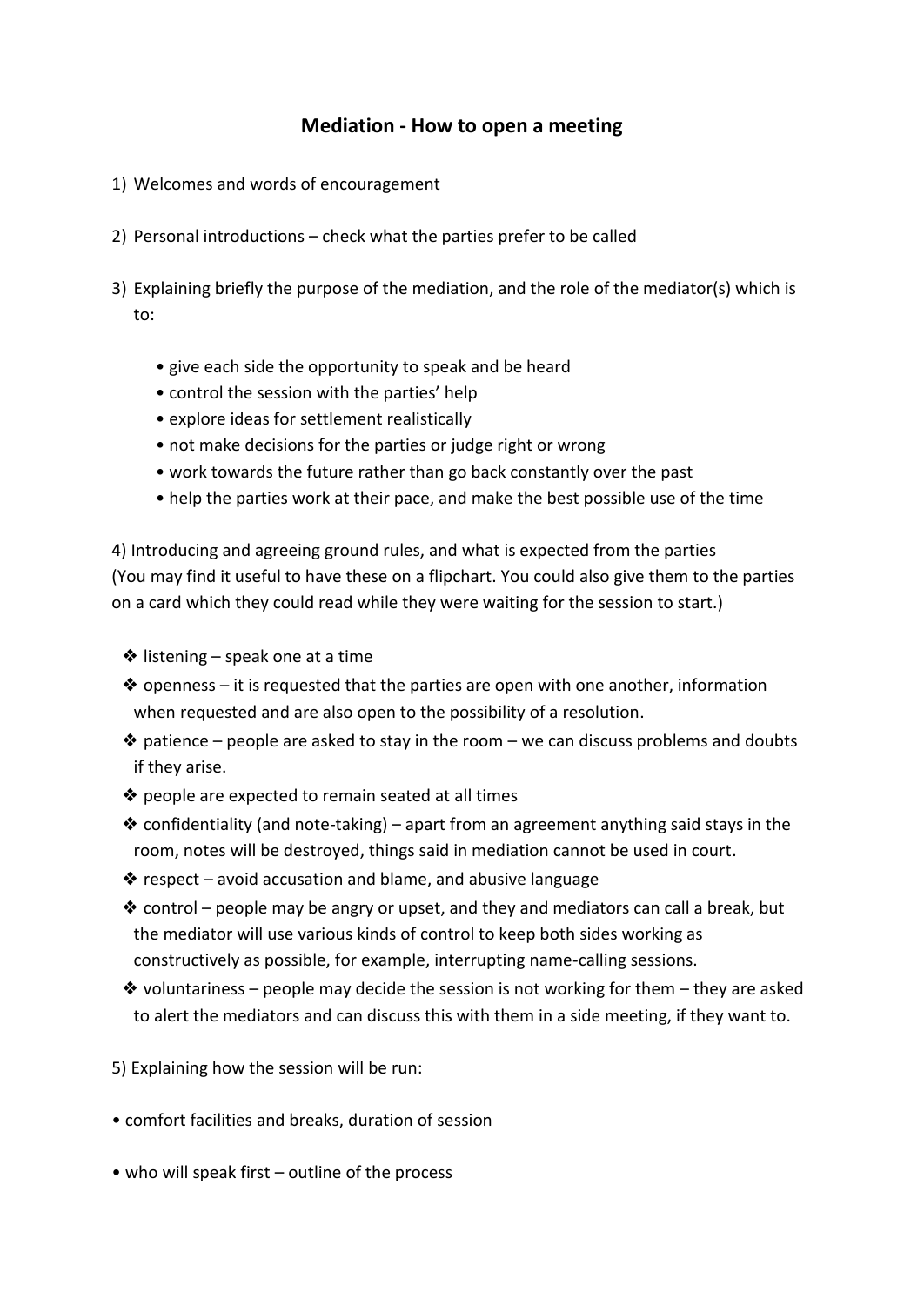- agreements may be reached, can be written, and are not binding in court
- 6) Dealing with questions
- 7) Checking with each disputant's willingness to participate

Guidelines for mediators' opening statement – during the statement the mediators should be:

- Engaging individuals without bias
- Dealing with misunderstandings, misapprehensions
- Introducing selves and process clearly, confidently and in a way that the parties can understand
- Building trust and rapport
- Creating a calm atmosphere
- Using appropriate, simple language